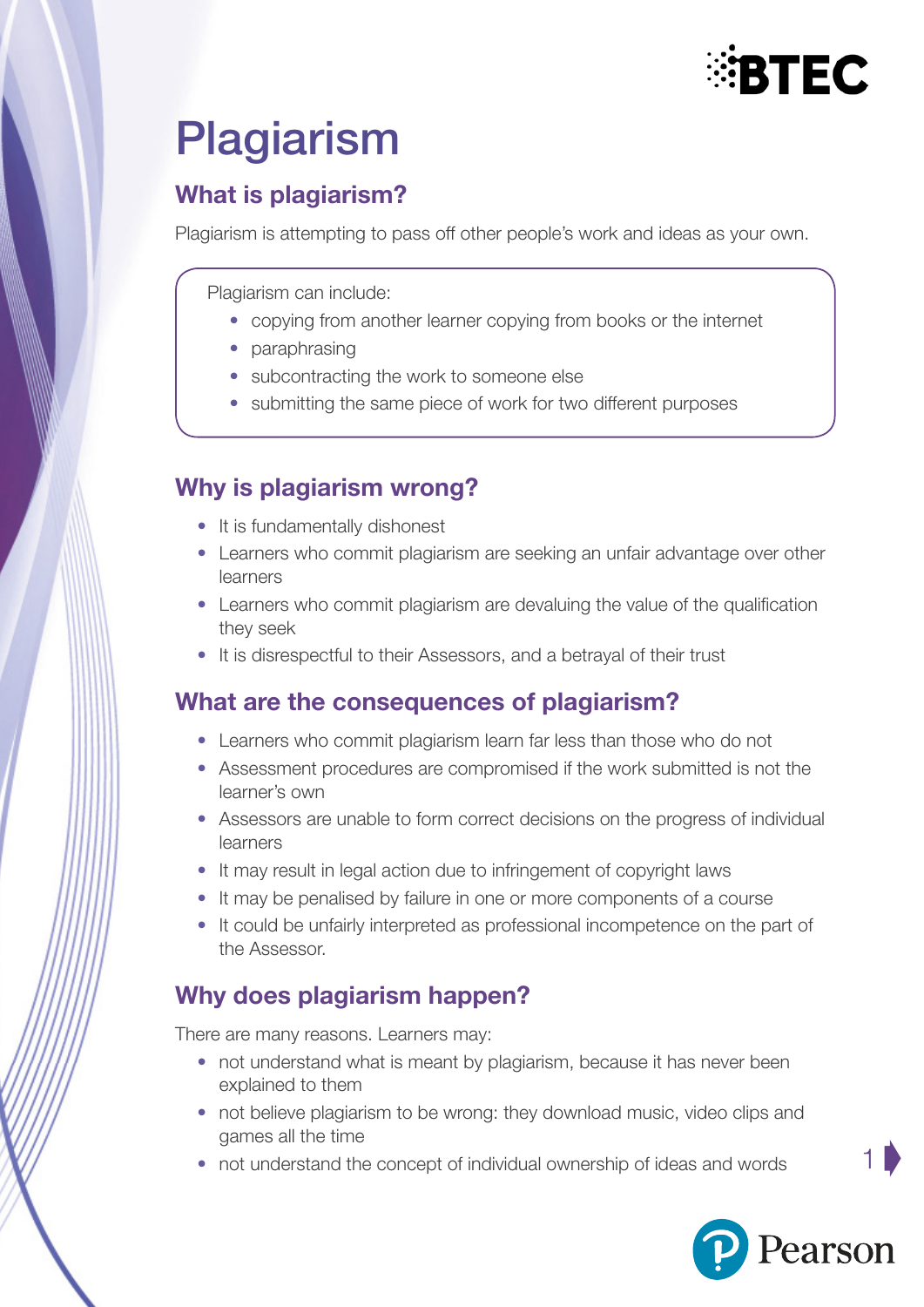- have misconceptions about the ownership of electronic material
- struggle to differentiate between intellectual property rights and common knowledge
- regard the conventions of academic documentation as unimportant or irrelevant to them
- lack referencing skills, and therefore be unable to record and cite sources correctly
- lack the study skills, research skills and writing skills needed to produce the work required
- not know how to adapt published literature sources so that they do not require citation
- regard plagiarism as a short cut to success.

#### What can you do to help minimise the risk of plagiarism?

The most important thing you can do is contribute to a culture in which learners do not consider plagiarism an option. You should:

- develop clear policies and procedures re plagiarism and other forms of academic misconduct
- explain at induction what is meant by 'plagiarism' and how it will be monitored and policed
- explain, at an early stage of the course, the concepts of individual ownership of ideas and words, the ownership of electronic material and the difference between 'intellectual property' and 'common knowledge'
- provide instruction in study skills, research skills, writing skills, time management skills and the use of a suitable referencing system to record and cite sources correctly
- insist upon the use of referencing bibliographies from day one
- act as a team, with every Assessor rigorously applying centre policies on referencing and bibliographies
- avoid the use of highly generic assignments and, instead, produce contextualised tasks that require the learner to research in depth and individually analyse and evaluate their findings
- include an authenticity statement with every assignment brief: learners must sign and date the authenticity statement to acknowledge that the work produced is their own and that they understand the penalties that will be imposed on learners who do submit plagiarised work
- provide learners with opportunities to discuss any problems they may encounter, support them at each step and provide them with the resources they need to do the work properly
- ensure that learners are not overloaded by providing them with an assessment schedule, agreed by all of the course team, and then ensure that the team adheres to the schedule.